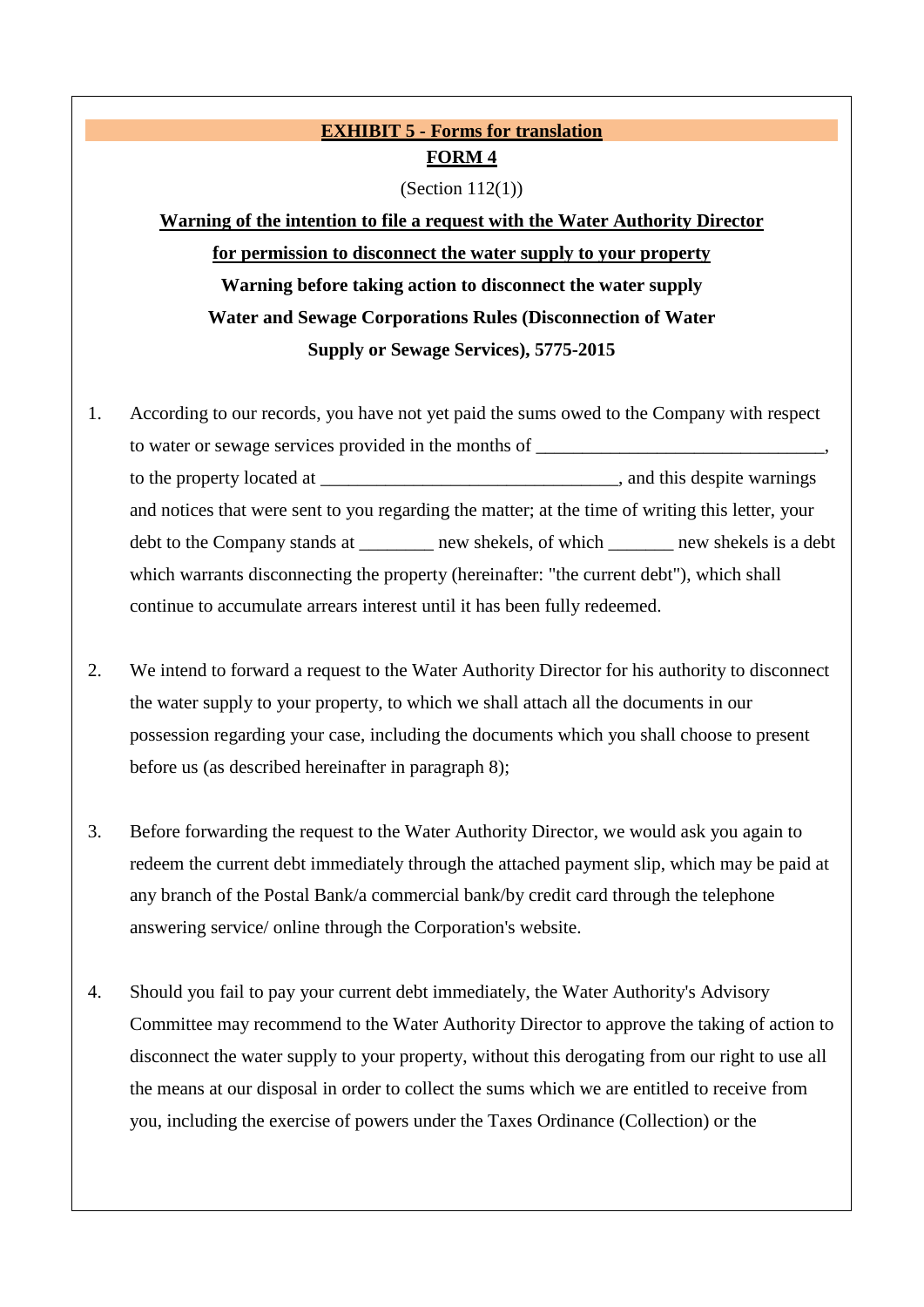Execution Law, 5727-1967, and, inter alia, through an attachment of your bank account or other chattels which you own.

- 5. We would emphasize that disconnecting the water supply to the property involves various costs which shall be charged to your account, including disconnection and connection fees as listed in Items 3 and 5 of the Second Schedule to the Water and Sewage Corporations Rules (Tariffs for Water and Sewage Services and the Construction of a Water or Sewage System), 5770-2009, should these measures actually be implemented.
- 6. Should you wish to reach an understanding for paying off your debt by installments, kindly phone our customer services center on \_\_\_\_\_\_\_\_\_\_\_ or write to us at \_\_\_\_\_\_\_\_\_\_\_\_.
- 7. **Should you lack the financial means to pay your debt to the Company or if you intend to give the Company contact details for the purpose of taking collection proceedings, then you may ask the Company within 21 days of receiving this notice not to forward a request to disconnect the water supply to your property to the Water Authority Director; the General Manager of the Company shall decide whether or not to accede to your request.**
- 8. **You may submit your request by using the version attached herewith and in order to prove your claims, including your financial circumstances, you may also attach to your request any supporting document or information in your possession; should you wish to forward this data directly to the Water Authority's Advisory Committee, you may do so provided that the General Manager of the Company decided in your case to submit a water supply disconnect request.**

#### **For your information:**

 We intend to inform the social services department of the local authority (hereinafter: "the social services department") of our decision to forward a request as aforesaid to the Authority Director and to suggest that it transfer for our perusal a letter confirming that you are known to it together with any information which it may have regarding your economic circumstances within 21 days of receiving our notice.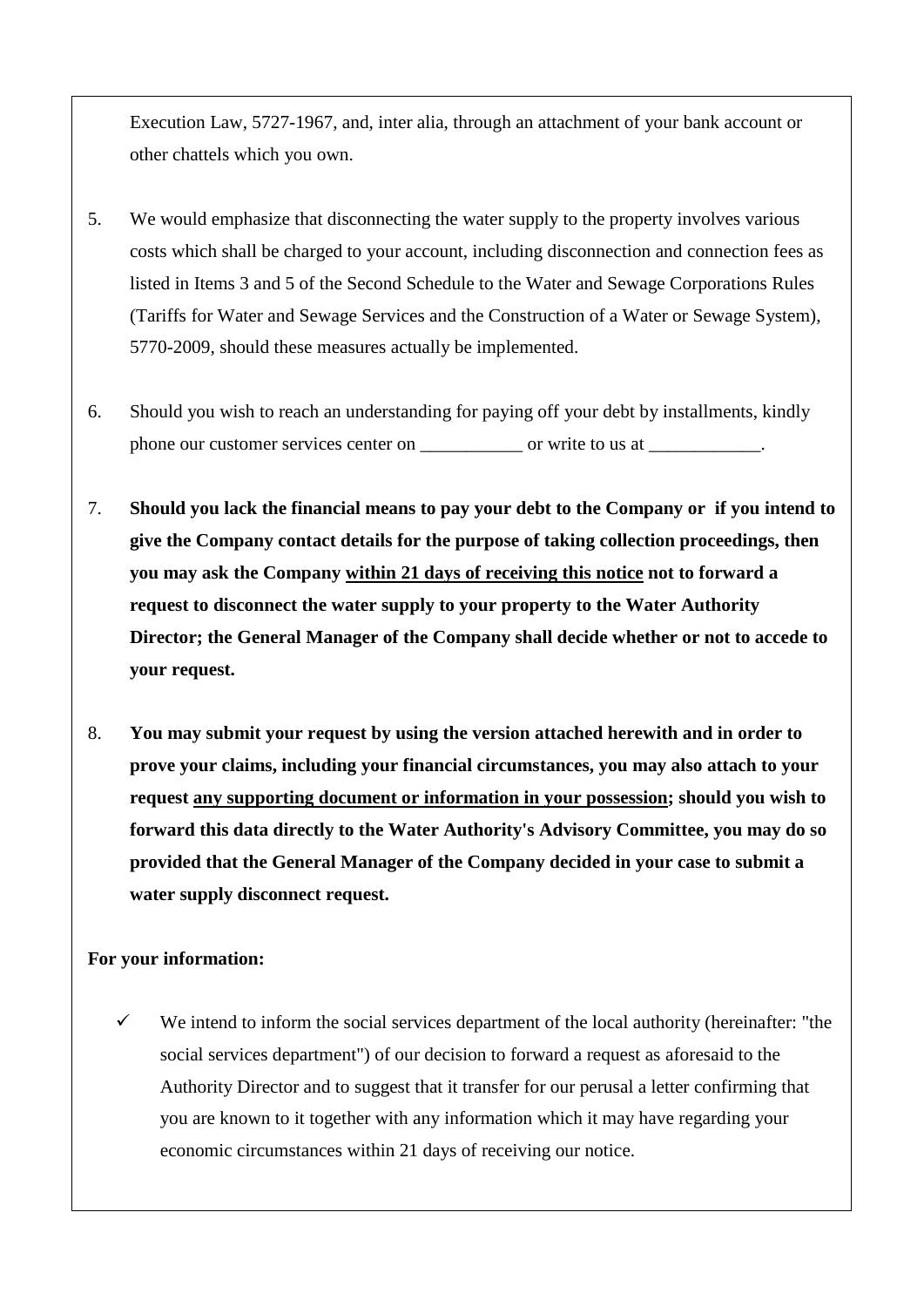- $\checkmark$  Should your confirmation regarding this notice not be received within 7 days you shall be regarded as refusing the request as aforesaid;
- $\checkmark$  The taking of action under the Taxes Ordinance (Collection), the Execution Law, 5727-1967 or to disconnect the water supply to the property do not constitute a substitute for full redemption of your debt to the Company;
- $\checkmark$  Your debt shall continue to accumulate interest and linkage even in the event of measure such as these being taken, until the entire debt has been paid;
- $\checkmark$  You are entitled to present your arguments to the Company either verbally or in writing;
- $\checkmark$  The General Manager's decision in your case shall be made after taking into account the arguments and information which you presented in the matter within the period allocated for doing so.

Should you have already settled you debt, kindly regard this notice as null and void.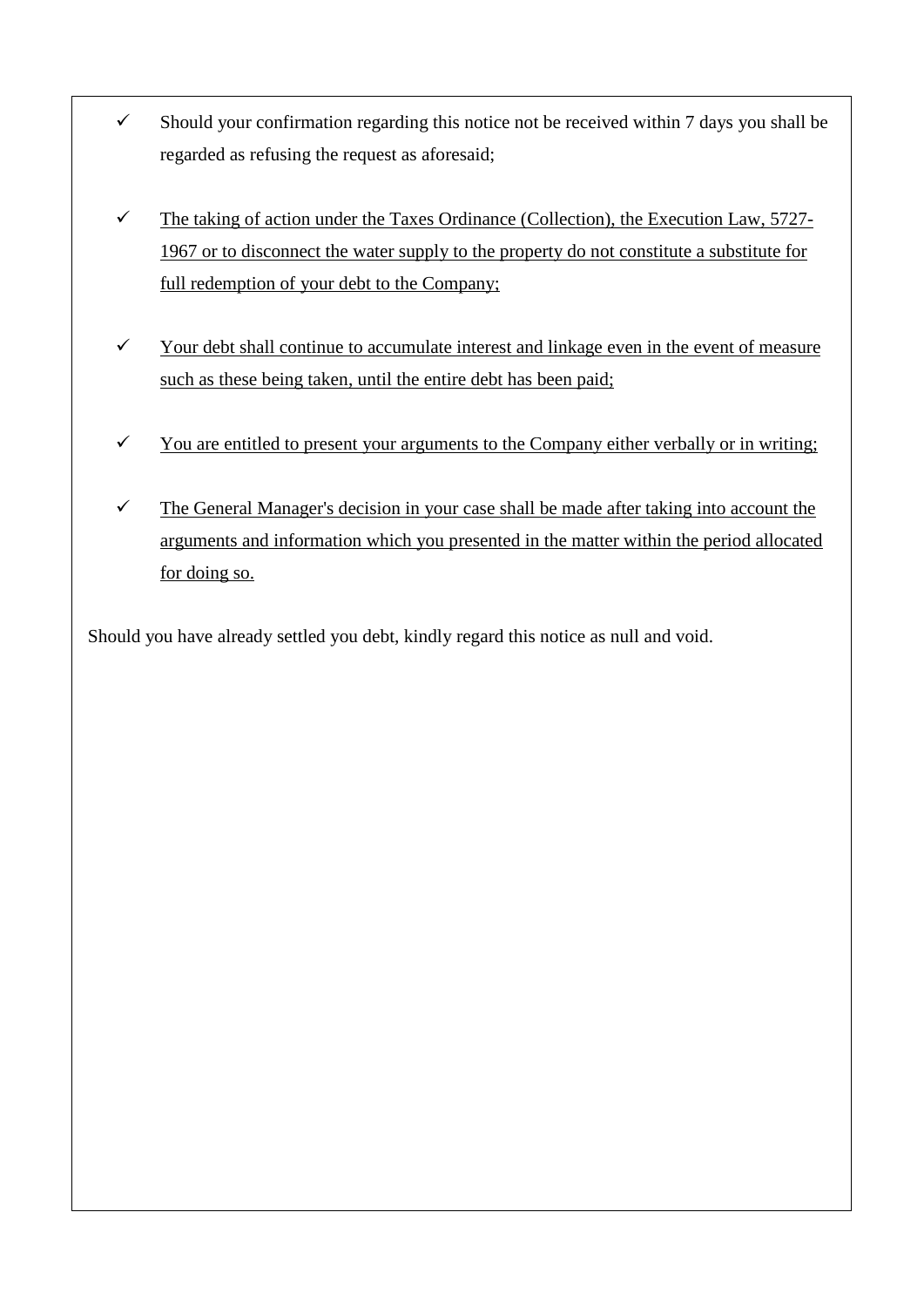#### **FORM 5**

(Section 112(2))

**For the attention of**

**The Water and Sewage Corporation -**

# **Re: Request not to forward in my case a request to the Water Authority Director for the purpose of taking action to disconnect the property from the water supply under the Water and Sewage Corporations Rules (Disconnection of Water Supply or Sewage Services), 5775-2015**

Further to the notice which I received from you and the debt which I owe you, I hereby ask you not to forward in my case a request to the Water Authority Director for the purpose of taking action to disconnect my property from the water supply for the following reasons:

**\_\_\_\_\_\_\_\_\_\_\_\_\_\_\_\_\_\_\_\_\_\_\_\_\_\_\_\_\_\_\_\_\_\_\_\_\_\_\_\_\_\_\_\_\_\_\_\_\_\_\_\_\_\_\_\_\_\_\_\_\_\_\_\_\_\_\_\_\_\_\_\_\_\_\_\_\_\_\_\_**

**\_\_\_\_\_\_\_\_\_\_\_\_\_\_\_\_\_\_\_\_\_\_\_\_\_\_\_\_\_\_\_\_\_\_\_\_\_\_\_\_\_\_\_\_\_\_\_\_\_\_\_\_\_\_\_\_\_\_\_\_\_\_\_\_\_\_\_\_\_\_\_\_\_\_\_\_\_\_\_\_**

**\_\_\_\_\_\_\_\_\_\_\_\_\_\_\_\_\_\_\_\_\_\_\_\_\_\_\_\_\_\_\_\_\_\_\_\_\_\_\_\_\_\_\_\_\_\_\_\_\_\_\_\_\_\_\_\_\_\_\_\_\_\_\_\_\_\_\_\_\_\_\_\_\_\_\_\_\_\_\_\_**

**\_\_\_\_\_\_\_\_\_\_\_\_\_\_\_\_\_\_\_\_\_\_\_\_\_\_\_\_\_\_\_\_\_\_\_\_\_\_\_\_\_\_\_\_\_\_\_\_\_\_\_\_\_\_\_\_\_\_\_\_\_\_\_\_\_\_\_\_\_\_\_\_\_\_\_\_\_\_\_\_**

**\_\_\_\_\_\_\_\_\_\_\_\_\_\_\_\_\_\_\_\_\_\_\_\_\_\_\_\_\_\_\_\_\_\_\_\_\_\_\_\_\_\_\_\_\_\_\_\_\_\_\_\_\_\_\_\_\_\_\_\_\_\_\_\_\_\_\_\_\_\_\_\_\_\_\_\_\_\_\_\_**

**\_\_\_\_\_\_\_\_\_\_\_\_\_\_\_\_\_\_\_\_\_\_\_\_\_\_\_\_\_\_\_\_\_\_\_\_\_\_\_\_\_\_\_\_\_\_\_\_\_\_\_\_\_\_\_\_\_\_\_\_\_\_\_\_\_\_\_\_\_\_\_\_\_\_\_\_\_\_\_\_**

**\_\_\_\_\_\_\_\_\_\_\_\_\_\_\_\_\_\_\_\_\_\_\_\_\_\_\_\_\_\_\_\_\_\_\_\_\_\_\_\_\_\_\_\_\_\_\_\_\_\_\_\_\_\_\_\_\_\_\_\_\_\_\_\_\_\_\_\_\_\_\_\_\_\_\_\_\_\_\_\_**

**\_\_\_\_\_\_\_\_\_\_\_\_\_\_\_\_\_\_\_\_\_\_\_\_\_\_\_\_\_\_\_\_\_\_\_\_\_\_\_\_\_\_\_\_\_\_\_\_\_\_\_\_\_\_\_\_\_\_\_\_\_\_\_\_\_\_\_\_\_\_\_\_\_\_\_\_\_\_\_\_**

Attached herewith are documents attesting to my health/economic situation (or that of members of my household who reside with me in the property)

 $\Box$  I do not intend to forward documents to the Company attesting to my health/economic situation (or that of members of my household who reside with me in the property).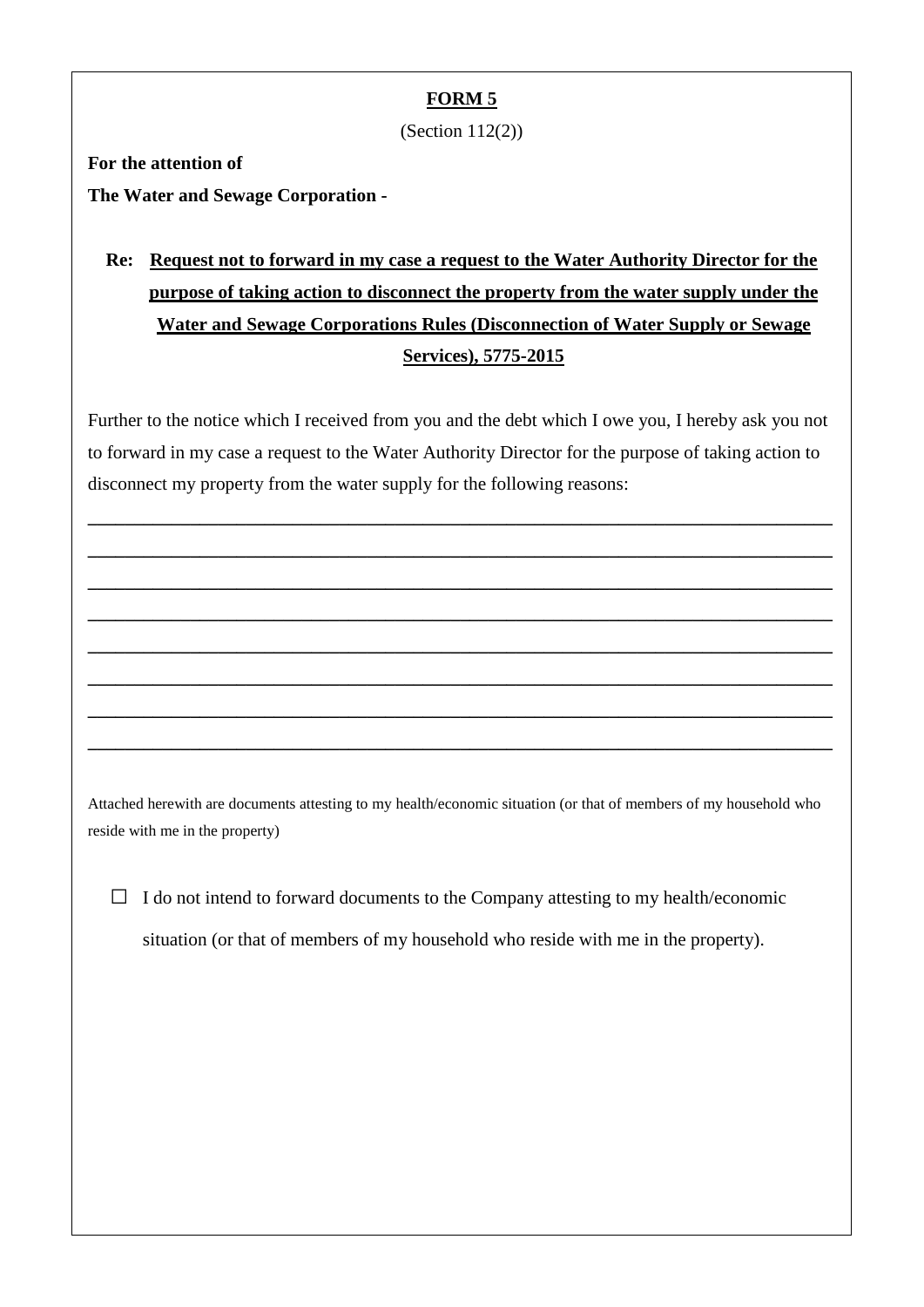□ Should the General Manager of the Company decide to forward a request in my case to the Water Authority Director through the Advisory Committee, then I intend to submit the documents attesting to my health/economic situation (or that of members of my household who reside with me in the property) directly to the Water Authority's Advisory Committee.

> Yours faithfully, Given name + surname Address of property

Consumer's contact details (voluntary) –

Email address:

Telephone number:

Cell-phone number: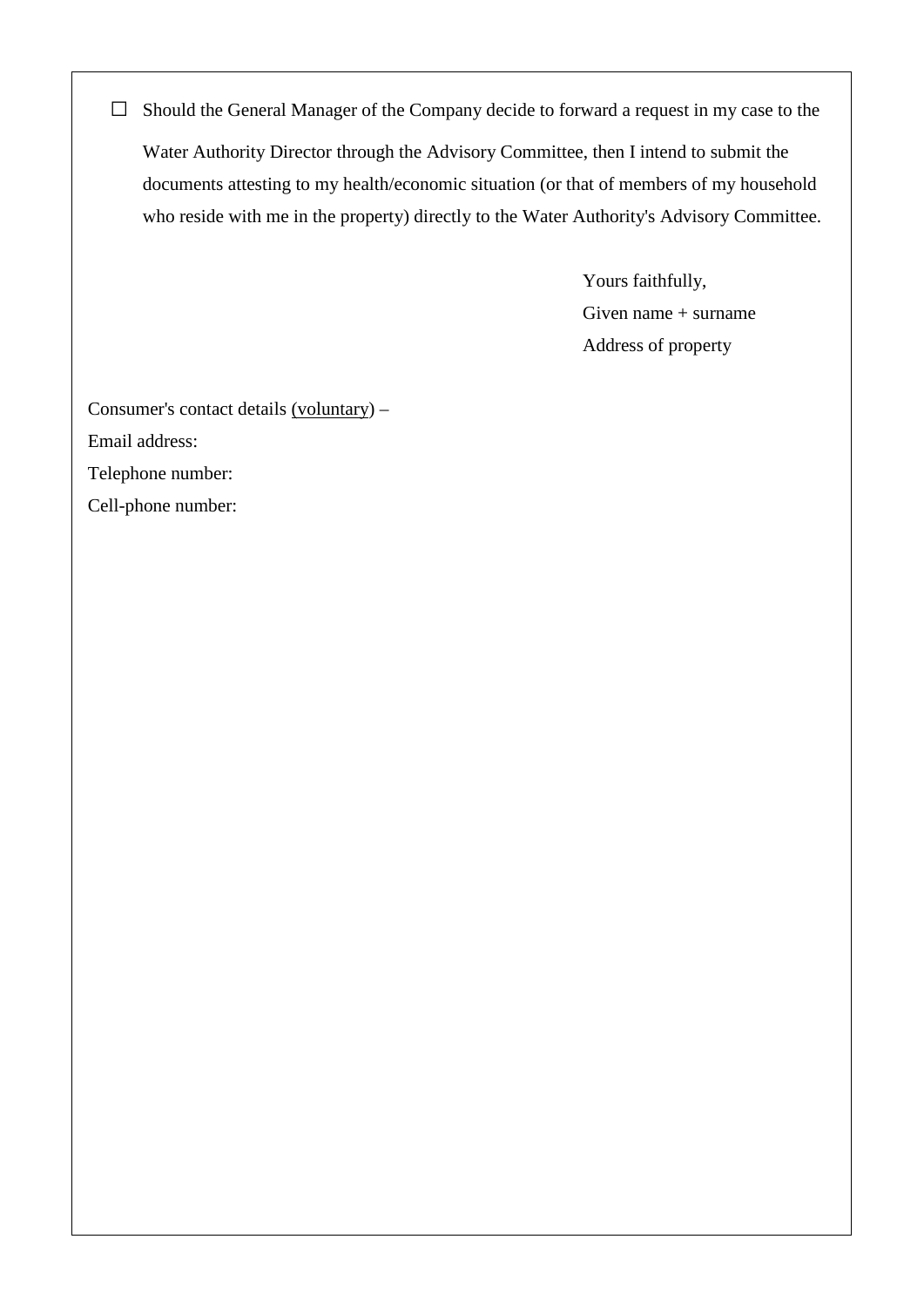### **FORM 6**

#### (Section 112(6))

**For the attention of**

**Name and address of the consumer**

# **General Manager's Notice under section 6(a)(8) of the Water and Sewage Corporations Rules (Disconnection of Water Supply or Sewage Services), 5775-2015**

(1) Further to the warnings and notices which we have sent to you and the request which you have submitted, I have decided in your case to ask the Water Authority Director for authorization to disconnect the water supply to your property.

\_\_\_\_\_\_\_\_\_\_\_\_\_\_\_\_\_\_\_\_\_\_\_\_\_\_\_\_\_\_\_\_\_\_\_\_\_\_\_\_\_\_\_\_\_\_\_\_\_\_\_\_\_\_\_\_\_\_\_\_\_\_\_\_\_\_\_\_\_\_\_\_\_\_\_\_\_\_\_\_

\_\_\_\_\_\_\_\_\_\_\_\_\_\_\_\_\_\_\_\_\_\_\_\_\_\_\_\_\_\_\_\_\_\_\_\_\_\_\_\_\_\_\_\_\_\_\_\_\_\_\_\_\_\_\_\_\_\_\_\_\_\_\_\_\_\_\_\_\_\_\_\_\_\_\_\_\_\_\_\_

\_\_\_\_\_\_\_\_\_\_\_\_\_\_\_\_\_\_\_\_\_\_\_\_\_\_\_\_\_\_\_\_\_\_\_\_\_\_\_\_\_\_\_\_\_\_\_\_\_\_\_\_\_\_\_\_\_\_\_\_\_\_\_\_\_\_\_\_\_\_\_\_\_\_\_\_\_\_\_\_

\_\_\_\_\_\_\_\_\_\_\_\_\_\_\_\_\_\_\_\_\_\_\_\_\_\_\_\_\_\_\_\_\_\_\_\_\_\_\_\_\_\_\_\_\_\_\_\_\_\_\_\_\_\_\_\_\_\_\_\_\_\_\_\_\_\_\_\_\_\_\_\_\_\_\_\_\_\_\_\_

(2) My decision is based on the following reasons:

#### For your information:

- $\checkmark$  The Water Authority's Advisory Committee is a committee that was established under section 8 of the Water and Sewage Corporations Rules (Disconnection of Water Supply or Sewage Services), 5775-2015.
- $\checkmark$  The function of the committee is to discuss the requests of companies to disconnect the water supply to the property of domestic consumers and to recommend to the Water Authority Director whether to accept, reject or accept with modifications the said requests.
- You may write directly to the Water Authority's Advisory Committee and forward for its consideration any document concerning the matter.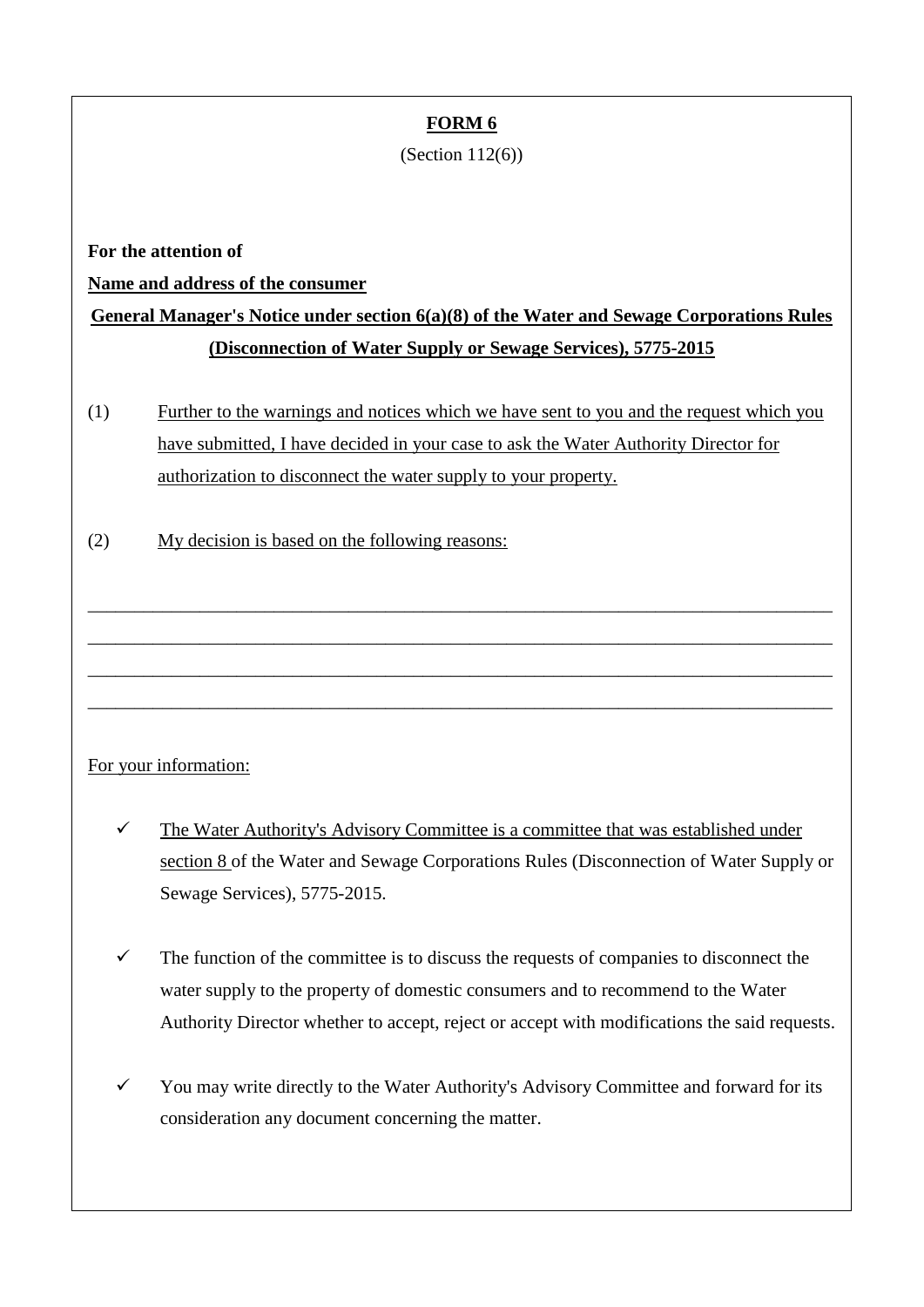Committee contact details: \_\_\_\_\_\_\_\_\_\_\_\_\_\_\_\_\_\_\_\_\_\_\_\_\_\_

Yours faithfully,

Given name  $+$  surname

General Manager of the Corporation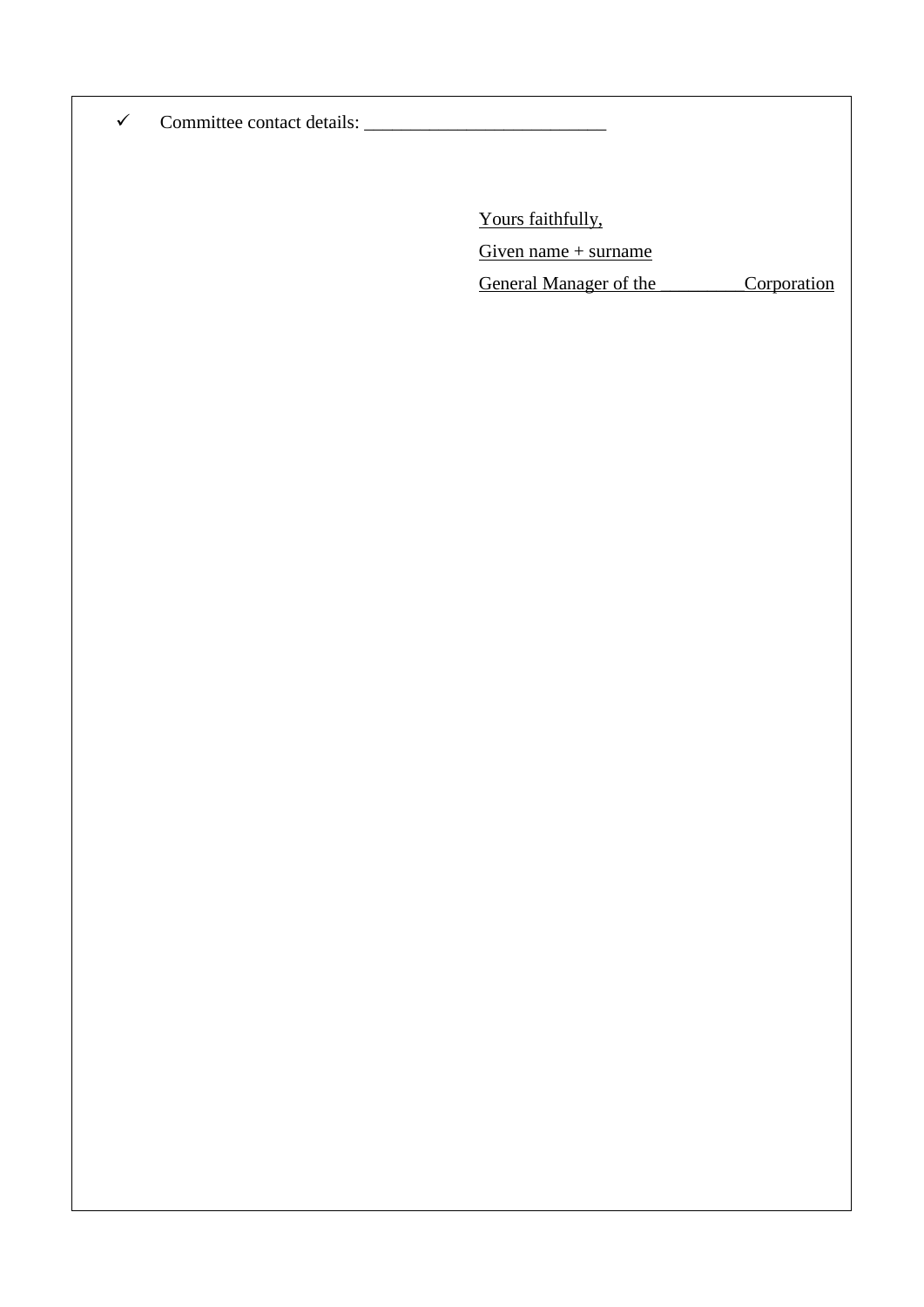### **FORM 8 (Section 115)**

## **Disconnection Notice under section 14 of the Water and Sewage Corporations Rules (Disconnection of Water Supply or Sewage Services), 5775-2015**

- 1. I hereby inform you that on the Water Authority Director decided to accept the recommendation of the Advisory Committee in your case and to authorize the Company to disconnect the water supply to your property.
- 2. You are entitled to challenge the Water Authority Director's decision by filing a petition in the High Court of Justice.
- 3. **Kindly note: We intent to disconnect the water supply to your property 30 days after your receipt of this notice without any further delay. Your property shall be disconnected for a period of 30 consecutive days following which we shall reconnect your property for 5 consecutive days and enable you to redeem your debt to us.**
- 4. **Should you not redeem the debt within 5 working days as aforesaid, the Company may continue to disconnect the water supply to the property for longer periods and use all the means at its disposal in order to collect the sums which it is entitled to receive from you, as specified in the Water and Sewage Corporations Rules (Disconnection of Water Supply or Sewage Services), 5775-2015.**

#### **For your information:**

- $\checkmark$  We intend to inform the social services department operating in our area that the water supply is to be disconnected at least 15 days before the disconnection is implemented.
- $\checkmark$  As at the date of this letter, your debt to the Company stands at \_\_\_\_\_\_\_\_\_ new shekels and it shall continue to accumulate arrears interest until it has been fully redeemed.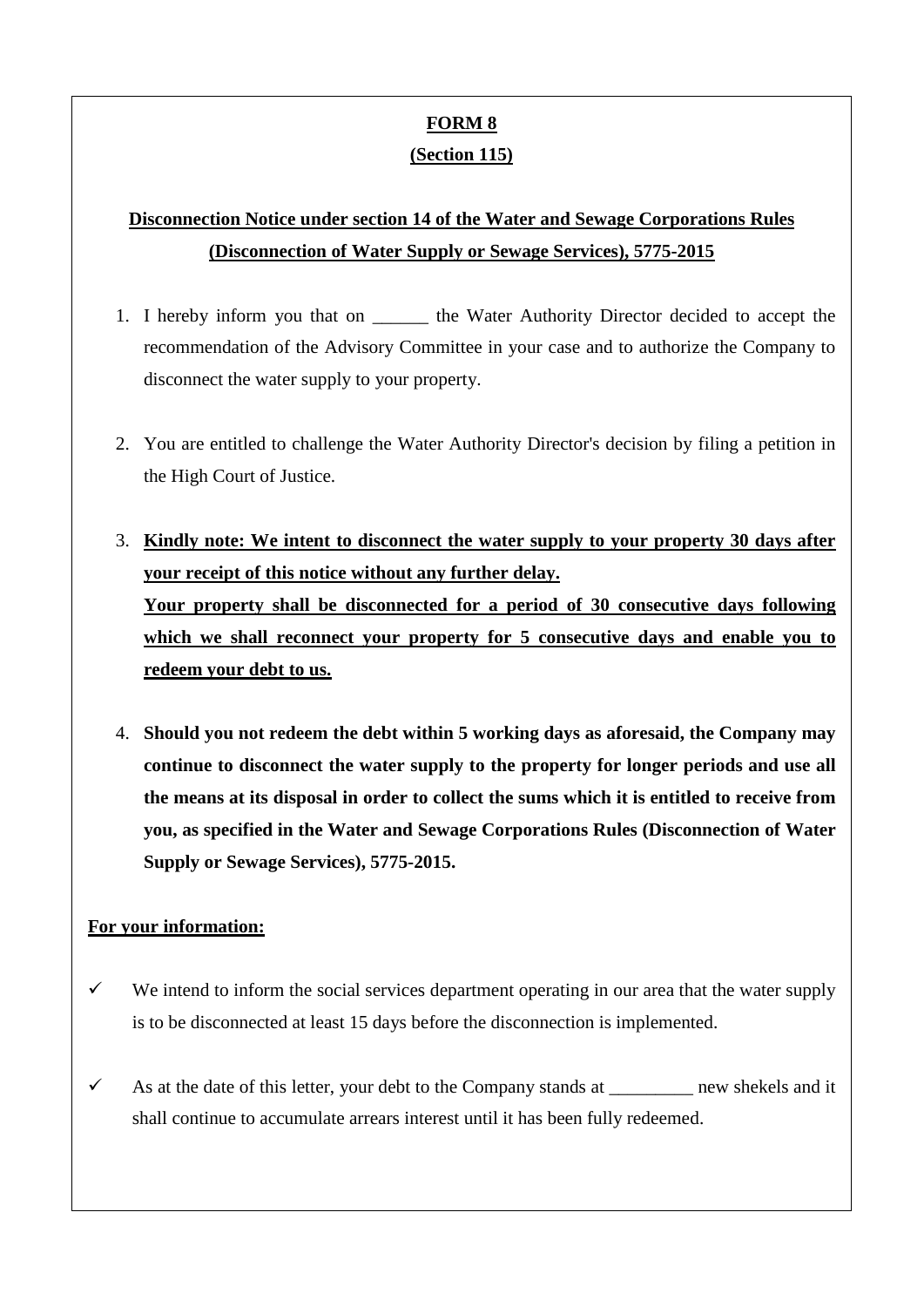- $\checkmark$  In order to prevent the water supply to the property from being disconnected, you are asked to redeem your debt immediately through the attached payment slip, which may be paid at any branch of the Postal Bank/a commercial bank/by credit card through the telephone answering service/ online through the Corporation's website.
- $\checkmark$  Similarly, we would emphasize that disconnecting the water supply to the property **involves various costs which shall be charged to your account, including disconnection and connection fees** as listed in Items 3 and 5 of the Second Schedule to the Water and Sewage Corporations Rules (Tariffs for Water and Sewage Services and the Construction of a Water or Sewage System), 5770-2009, **should these measures actually be implemented.**
- $\checkmark$  Should you wish to reach an understanding for paying off your debt by installments, kindly phone our customer services center on \_\_\_\_\_\_\_\_\_\_\_\_ or write to us at \_\_\_\_\_\_\_\_\_\_\_